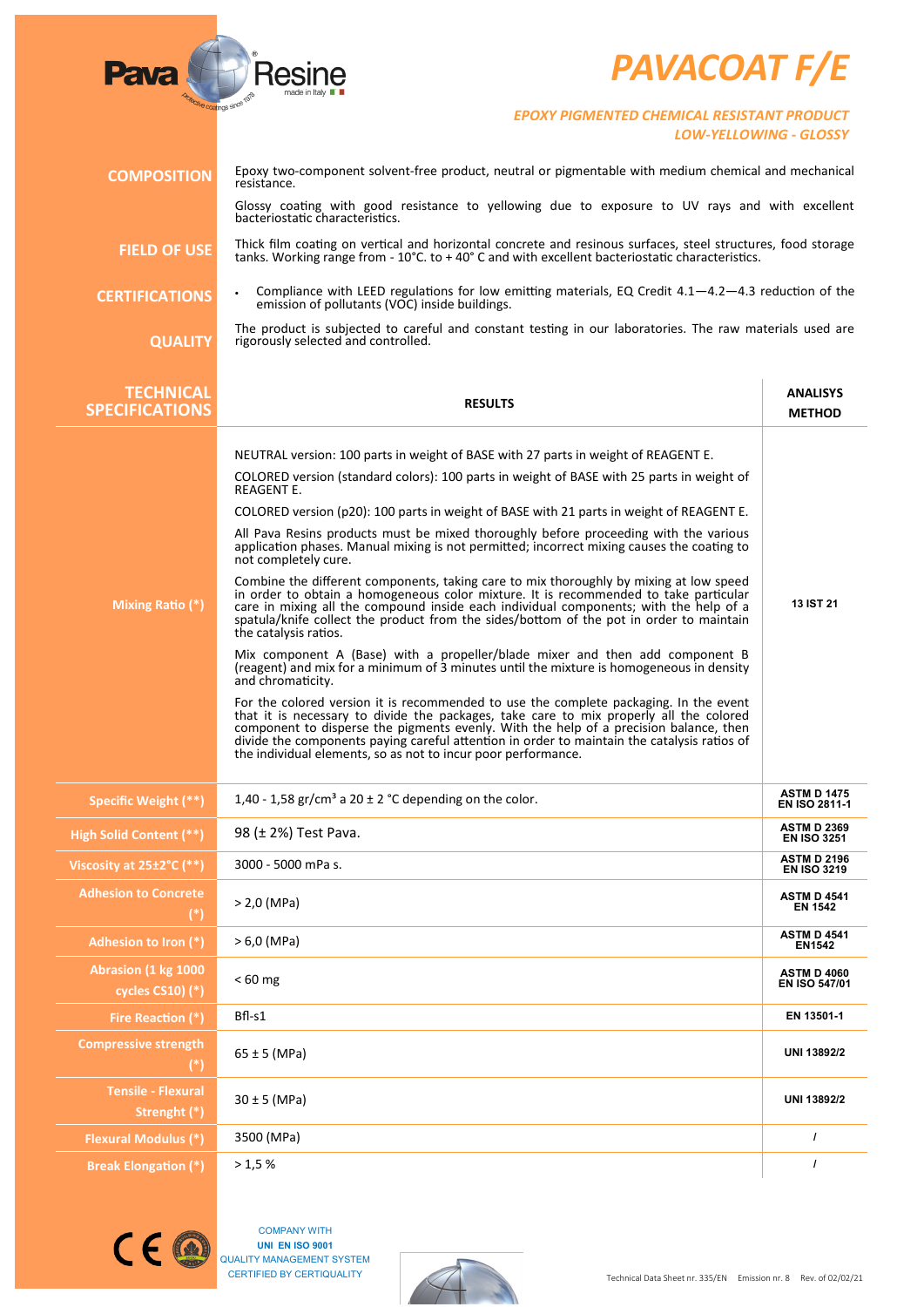## *PAVACOAT F/E*

| <b>TECHNICAL</b><br><b>SPECIFICATIONS</b> | <b>RESULTS</b>                                                                                                                                                                                                                                                                                                                                                                                                                                                                                                                                                                                                                                                                                                                                                                                                                                                                                                                                                                                                                                                                                                                                                                                                                                                                                                                                                                                                                         | <b>ANALISYS</b><br><b>METHOD</b>        |
|-------------------------------------------|----------------------------------------------------------------------------------------------------------------------------------------------------------------------------------------------------------------------------------------------------------------------------------------------------------------------------------------------------------------------------------------------------------------------------------------------------------------------------------------------------------------------------------------------------------------------------------------------------------------------------------------------------------------------------------------------------------------------------------------------------------------------------------------------------------------------------------------------------------------------------------------------------------------------------------------------------------------------------------------------------------------------------------------------------------------------------------------------------------------------------------------------------------------------------------------------------------------------------------------------------------------------------------------------------------------------------------------------------------------------------------------------------------------------------------------|-----------------------------------------|
| Dilution (*)                              | With ethyl alcohol or epoxy diluent from 5 to 15%, depending on the application.                                                                                                                                                                                                                                                                                                                                                                                                                                                                                                                                                                                                                                                                                                                                                                                                                                                                                                                                                                                                                                                                                                                                                                                                                                                                                                                                                       | 13 IST 21                               |
|                                           | (In food containment tanks use 99° ethyl alcohol only).                                                                                                                                                                                                                                                                                                                                                                                                                                                                                                                                                                                                                                                                                                                                                                                                                                                                                                                                                                                                                                                                                                                                                                                                                                                                                                                                                                                | <b>13 IST 22</b>                        |
| <b>Mixture Duration (*)</b>               | Pot-life of 60 - 80 minutes at 20 $\pm$ 2°C.                                                                                                                                                                                                                                                                                                                                                                                                                                                                                                                                                                                                                                                                                                                                                                                                                                                                                                                                                                                                                                                                                                                                                                                                                                                                                                                                                                                           | <b>EN 9514</b>                          |
| Drying Time (*)                           | Touch dry after 12 hours at 20 $\pm$ 2°C and 50 $\pm$ 10% environmental humidity. Full curing of<br>two layers from 4 to 8 days, depending on environmental conditions. Tendency to hazing<br>and fogging with temperatures lower than 10°C and high humidity (> 70%).                                                                                                                                                                                                                                                                                                                                                                                                                                                                                                                                                                                                                                                                                                                                                                                                                                                                                                                                                                                                                                                                                                                                                                 | <b>ASTM D 1640</b><br><b>EN ISO 866</b> |
| Recoating (**)                            | After 12 - 24 hours depending on the temperature, not over 24 hours. Compatibility and<br>over-coating, refer to our Technical Office.                                                                                                                                                                                                                                                                                                                                                                                                                                                                                                                                                                                                                                                                                                                                                                                                                                                                                                                                                                                                                                                                                                                                                                                                                                                                                                 | <b>ASTM D 1640</b>                      |
| <b>Consumption</b><br>and Yield (*)       | (theoretical) approx. $0,250 - 0,300 \text{ kg/m}^2$ for each layers at a recommended thickness of<br>$200 \mu m$ .                                                                                                                                                                                                                                                                                                                                                                                                                                                                                                                                                                                                                                                                                                                                                                                                                                                                                                                                                                                                                                                                                                                                                                                                                                                                                                                    | <b>13 IST 03</b>                        |
| <b>Appearence of</b><br>the Film $(*)$    | Glossy, bright; slight tendency to yellowing and chalking due to U.V. exposure and with<br>wear and aging.                                                                                                                                                                                                                                                                                                                                                                                                                                                                                                                                                                                                                                                                                                                                                                                                                                                                                                                                                                                                                                                                                                                                                                                                                                                                                                                             | $\prime$                                |
| <b>Number of Layers</b>                   | One or more layers depending on the required film thickness.                                                                                                                                                                                                                                                                                                                                                                                                                                                                                                                                                                                                                                                                                                                                                                                                                                                                                                                                                                                                                                                                                                                                                                                                                                                                                                                                                                           | $\prime$                                |
| <b>Tools Washing</b>                      | With epoxy/nitro thinner.                                                                                                                                                                                                                                                                                                                                                                                                                                                                                                                                                                                                                                                                                                                                                                                                                                                                                                                                                                                                                                                                                                                                                                                                                                                                                                                                                                                                              | $\prime$                                |
| <b>Storage Life</b>                       | 12 months in the original well-closed packing, in a dry, ventilated place, if possible at room<br>temperature not lower than +5°C.                                                                                                                                                                                                                                                                                                                                                                                                                                                                                                                                                                                                                                                                                                                                                                                                                                                                                                                                                                                                                                                                                                                                                                                                                                                                                                     | $\prime$                                |
|                                           | Do not expose the packages directly to the sun. Keep away from frost.                                                                                                                                                                                                                                                                                                                                                                                                                                                                                                                                                                                                                                                                                                                                                                                                                                                                                                                                                                                                                                                                                                                                                                                                                                                                                                                                                                  |                                         |
|                                           |                                                                                                                                                                                                                                                                                                                                                                                                                                                                                                                                                                                                                                                                                                                                                                                                                                                                                                                                                                                                                                                                                                                                                                                                                                                                                                                                                                                                                                        | (**) Typical Values                     |
| <b>Preparation of</b><br><b>Surfaces</b>  | Sandblasting, mechanical or manual abrasion; on ferrous supports sandblast Sa2 1/2 and apply suitable<br>adhesion promoter.<br>On the inside of tanks, check the seal. If underground, consult our Technical Office.<br>Any imperfections or irregularities that could compromise the final aesthetic effect must be corrected by<br>sanding and/or regularizing of the substrate before applying the subsequent products.<br>In the presence of cracking processes in the support, carefully check the nature of these phenomena: if due<br>to plastic shrinkage, and if due to stress-structural phenomena affecting the support itself. Both in the case<br>of static and dynamic cracks consult our Technical Office in order to intervene appropriately. No<br>responsibility can fall on the product in the event that these cracking processes affect the same as, according<br>to UNI EN 10966, these systems are not self-supporting.<br>Any traces of oil, grease, paint, varnish, efflorescence, etc. must be removed beforehand, as well as any<br>chalking or removable sections.<br>Before proceeding with the application of Pava Resine products, the preliminary treatment of all the critical<br>points is mandatory (possible cracks in the support, corners, edges, vertical folds, expansion and/or<br>structural joints, drains, grids, gutter connections, drainpipes, steps and thresholds, plant pipes, etc). |                                         |